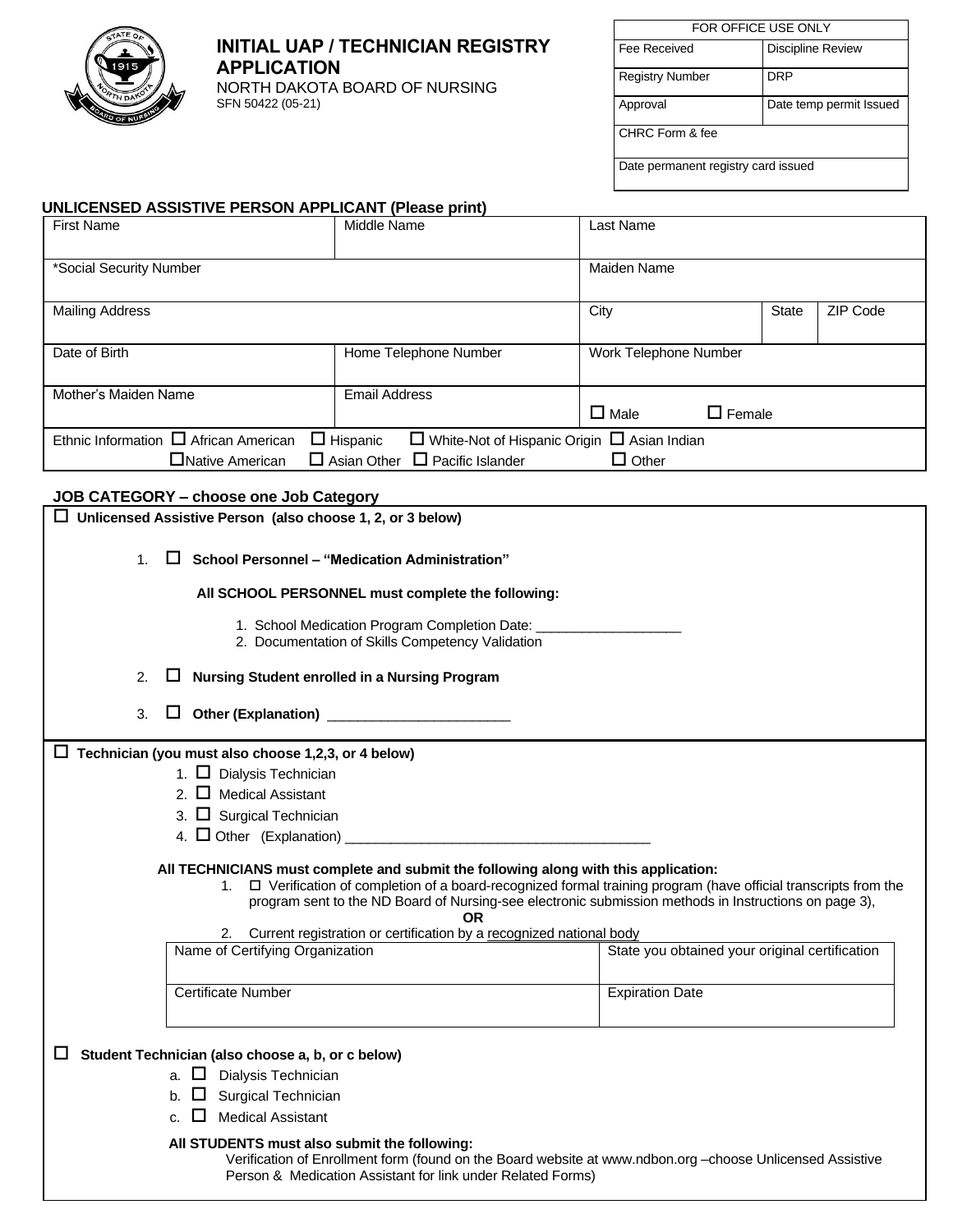#### **EMPLOYMENT SETTING**

| Name of ND Institution/Clinical Facility                                                    | Employer Telephone Number |       | <b>Start Date</b> |
|---------------------------------------------------------------------------------------------|---------------------------|-------|-------------------|
|                                                                                             |                           |       |                   |
| Employer Address                                                                            | City                      | State | ZIP Code          |
|                                                                                             |                           |       |                   |
| **PLEASE NOTE THAT YOU MAY NOT BEGIN EMPLOYMENT AS A UAP/TECHNICIAN UNTIL YOU HAVE RECEIVED |                           |       |                   |

## **THE TEMPORARY PERMIT OR REGISTRATION FROM THE ND BOARD OF NURSING. "PRACTICE/EMPLOYMENT" DOES INCLUDE ORIENTATION.**

#### **ALL QUESTIONS MUST BE COMPLETED**

| 1 <sub>1</sub>                                                                                                                                                | Have you ever been convicted, entered a plea of guilty, nolo contendere, or no contest, for any felony or<br>misdemeanor offense(s)?                                                     | 0.<br><b>YES</b> | П.<br><b>NO</b> |  |
|---------------------------------------------------------------------------------------------------------------------------------------------------------------|------------------------------------------------------------------------------------------------------------------------------------------------------------------------------------------|------------------|-----------------|--|
|                                                                                                                                                               | Must Answer YES if:                                                                                                                                                                      |                  |                 |  |
|                                                                                                                                                               | A conviction has been pardoned, dismissed, expunged, sealed, stayed, deferred, or suspended; or                                                                                          |                  |                 |  |
|                                                                                                                                                               | If you have entered into any agreement by which an offense would be dismissed upon completion of                                                                                         |                  |                 |  |
|                                                                                                                                                               | certain terms.                                                                                                                                                                           |                  |                 |  |
| 2.                                                                                                                                                            | Are there any pending charges against you with respect to a felony or misdemeanor offense?                                                                                               | П<br><b>YES</b>  | $\square$ NO    |  |
| 3.                                                                                                                                                            | Have you had an unlicensed assistive person registry or nurse aide registry listing marked for abuse,<br>neglect or misappropriation of property?                                        | П<br><b>YES</b>  | $\square$ NO    |  |
| 4.                                                                                                                                                            | Has your registration or nursing license been sanctioned or disciplined by any other jurisdiction?                                                                                       | □<br><b>YES</b>  | □<br><b>NO</b>  |  |
| 5.                                                                                                                                                            | Have you been investigated or are you presently being investigated by any other jurisdiction?                                                                                            | п<br><b>YES</b>  | $\square$ NO    |  |
| 6.                                                                                                                                                            | Have you been denied registration or nursing licensure by any other jurisdiction?                                                                                                        | П<br><b>YES</b>  | $\square$ NO    |  |
| 7 <sub>1</sub>                                                                                                                                                | Have you been terminated from a nursing related job due to conduct that may be grounds for disciplinary<br>action?                                                                       | П.<br><b>YES</b> | $\square$ NO    |  |
| 8.                                                                                                                                                            | Do you currently have a diagnosis of chemical dependency or are you participating in chemical<br>dependency treatment/rehabilitation or an alternative to discipline/monitoring program? | □<br><b>YES</b>  | □<br><b>NO</b>  |  |
| 9.                                                                                                                                                            | Are you currently experiencing a physical, emotional, or mental condition that may impair your ability to<br>practice nursing with reasonable skill and safety?                          | П.<br><b>YES</b> | П<br><b>NO</b>  |  |
| If your answer is "YES" to any question above, attach a detailed written explanation and related legal documents to the application and<br>send to the board. |                                                                                                                                                                                          |                  |                 |  |

### **CRIMINAL HISTORY RECORD CHECK (CHRC)**

 As part of this application process, I agree to submit to a Criminal History Record Check. I will view the attached instructions and print the CHRC form from the link provided within the instructions. I can also find the instructions and the link on the Board website at [www.ndbon.org](http://www.ndbon.org/) under UAP/MAIII.

**Follow all Criminal History Record Check instructions found on the last page carefully. Make sure to follow the website link for the CHRC form. This form MUST be sent in along with all other items listed in #2 of the CHRC instructions.**

**A nonrenewable temporary permit will be issued to applicants that have met all other requirements for licensure or registration and have agreed to submit to a criminal history record check according to NDCC 43-12.1-09.1. The temporary permit will be listed on the ND Board of Nursing website at [www.ndbon.org](http://www.ndbon.org/) in the "Verify" section. No hard copy temporary permits will be issued.** 

#### **APPLICANT CERTIFICATION**

I certify the information provided is true, correct, and complete, and I understand that submission of any false or incomplete information may be grounds for disciplinary action.

Applicant Signature Date Date of the Date of the Date of Date Date of Date Date of Date Date of Date of Date of Date of Date of Date of Date of Date of Date of Date of Date of Date of Date of Date of Date of Date of Date o

\*In compliance with the Federal Privacy Act of 1974, the disclosure of the individual's social security number on this form is mandatory pursuant to North Dakota Century Code 43-50-02. The individual's social security number is used for identification purposes. Failure to provide the social security number will cause the application to not be processed.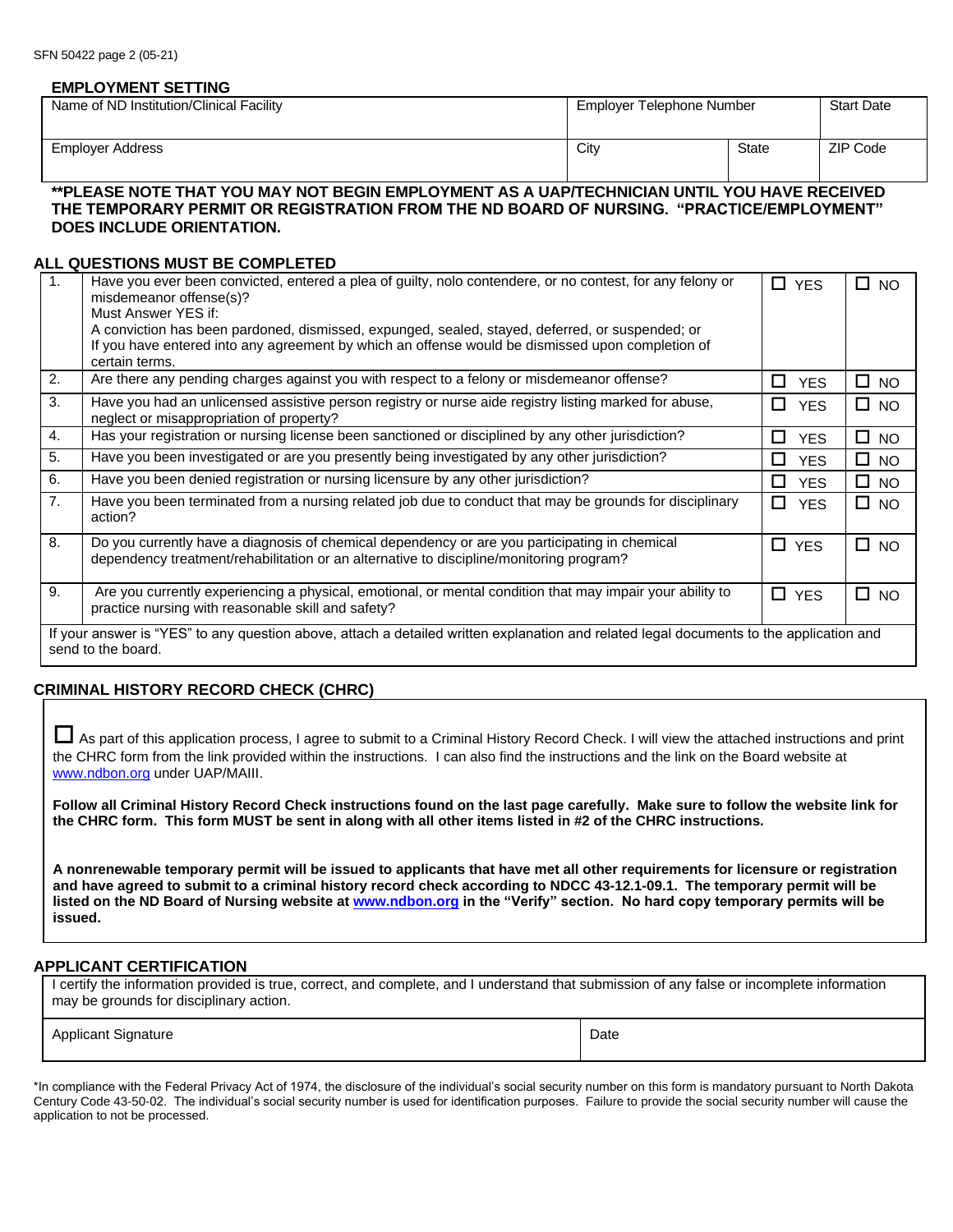## **INSTRUCTIONS**

- 1. Complete the UAP / Technician Application
- 2. Attach \$60 nonrefundable application/processing fee payable to the ND Board of Nursing.
- 3. If you answered "no" to the Criminal History Record Check question in this application:
	- Follow the attached Criminal History Record Check Instructions to complete your fingerprinting process.
- 4. Attach additional documentation as required for "Technician"
	- Current national registration/certification OR
		- Official Transcripts
			- o *Preferred Method* Transcripts may be sent electronically through one of the following or another secure transcript service.
				- National Clearing House
				- e-script
				- Parchment
					- If prompted by a secure transcript service to enter an email address for ND Board of Nursing use [transcripts@ndbon.org](mailto:transcripts@ndbon.org)
			- $\circ$  You may use the Request for Release of Transcript form if you are requesting a paper copy from your school.

You will find the form here - <https://www.ndbon.org/UAP-MAIII/Overview.asp> -scroll down to the Related Information section.

- 5. Attach additional documentation as required for "Student Technician"
	- Verification of Enrollment Form
- 6. Submit all of the above to: North Dakota Board of Nursing, 919 S 7<sup>th</sup> Street, Suite 504, Bismarck, ND 58504-5881 Phone 701-328-9777, Web Site [www.ndbon.org](http://www.ndbon.org/)